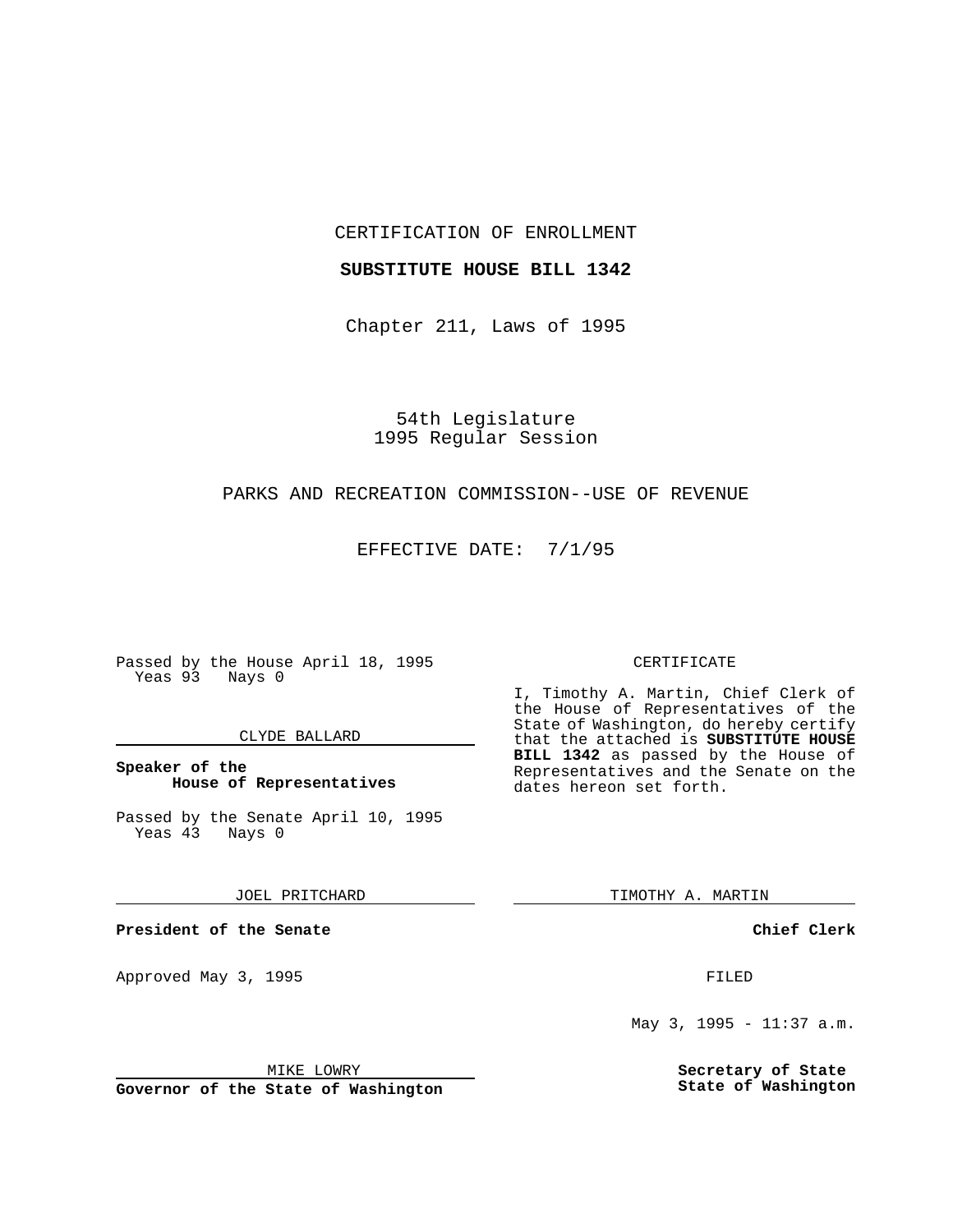# **SUBSTITUTE HOUSE BILL 1342** \_\_\_\_\_\_\_\_\_\_\_\_\_\_\_\_\_\_\_\_\_\_\_\_\_\_\_\_\_\_\_\_\_\_\_\_\_\_\_\_\_\_\_\_\_\_\_

\_\_\_\_\_\_\_\_\_\_\_\_\_\_\_\_\_\_\_\_\_\_\_\_\_\_\_\_\_\_\_\_\_\_\_\_\_\_\_\_\_\_\_\_\_\_\_

# AS AMENDED BY THE SENATE

Passed Legislature - 1995 Regular Session

#### **State of Washington 54th Legislature 1995 Regular Session**

**By** House Committee on Appropriations (originally sponsored by Representatives Fuhrman, Buck, Sehlin, Romero, Ogden, Regala, Jacobsen and Basich; by request of Parks and Recreation Commission)

Read first time 03/06/95.

 AN ACT Relating to the parks and recreation commission; amending RCW 43.51.047, 43.51.060, and 43.51.270; adding a new section to chapter 43.85 RCW; adding a new section to chapter 43.51 RCW; creating a new section; repealing RCW 43.51.280; providing an effective date; and declaring an emergency.

BE IT ENACTED BY THE LEGISLATURE OF THE STATE OF WASHINGTON:

 NEW SECTION. **Sec. 1.** The legislature finds that during the past fourteen years, the Washington state parks and recreation commission has endured a steady erosion of general fund operating support, which has caused park closures, staff reductions, and growing backlog of deferred maintenance projects. The legislature also finds that the growth of parks revenue has been constrained by staff limitations and by transfers of that revenue into the general fund.

 The legislature intends to reverse the decline in operating support to its state parks, stabilize the system's level of general fund support, and inspire system employees and park visitors to enhance these irreplaceable resources and ensure their continuing availability to current and future state citizens and visitors. To achieve these goals, the legislature intends to dedicate park revenues to park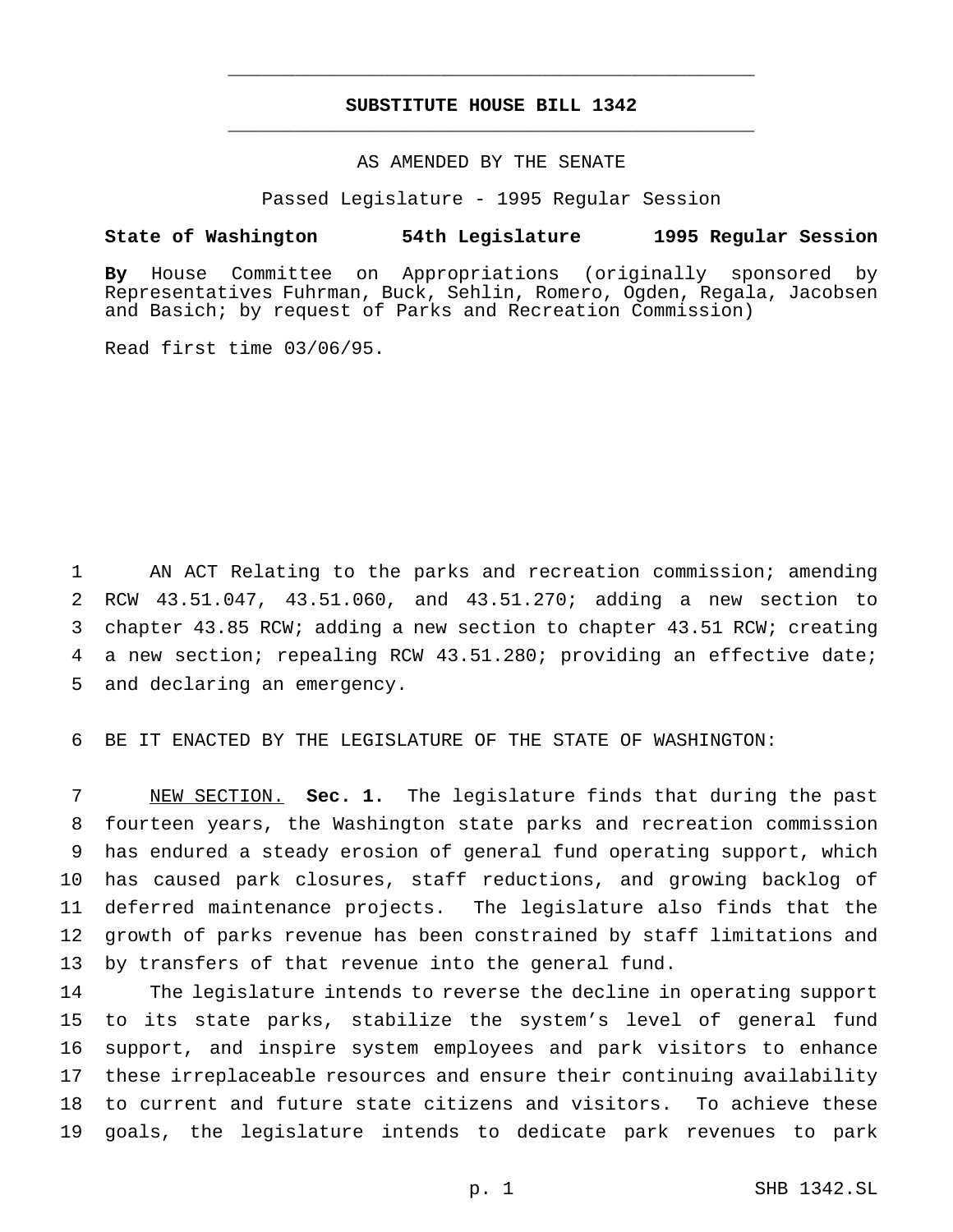operations, developing and renovating park facilities, undertaking deferred maintenance, and improving park stewardship. The legislature clearly intends that such revenues shall complement, not supplant, future general fund support.

 **Sec. 2.** RCW 43.51.047 and 1984 c 82 s 3 are each amended to read as follows:

 Only timber which qualifies for cutting or removal under RCW 43.51.045(2) may be sold. Timber shall be sold only when surplus to the needs of the park.

 Net revenue derived from timber sales shall be deposited in the 11 ((trust land)) parks renewal and stewardship account created in section 7 of this act.

 **Sec. 3.** RCW 43.51.060 and 1993 c 156 s 1 are each amended to read as follows:

The commission may:

 (1) Make rules and regulations for the proper administration of its duties;

 (2) Accept any grants of funds made with or without a matching requirement by the United States, or any agency thereof, for purposes in keeping with the purposes of this chapter; accept gifts, bequests, 21 devises and endowments for purposes in keeping with such purposes; enter into cooperative agreements with and provide for private nonprofit groups to use state park property and facilities to raise money to contribute gifts, grants, and support to the commission for the purposes of this chapter. The commission may assist the nonprofit group in a cooperative effort by providing necessary agency personnel and services, if available. However, none of the moneys raised may inure to the benefit of the nonprofit group, except in furtherance of its purposes to benefit the commission as provided in this chapter. The agency and the private nonprofit group shall agree on the nature of any project to be supported by such gift or grant prior to the use of any agency property or facilities for raising money. Any such gifts may be in the form of recreational facilities developed or built in part or in whole for public use on agency property, provided that the facility is consistent with the purposes of the agency;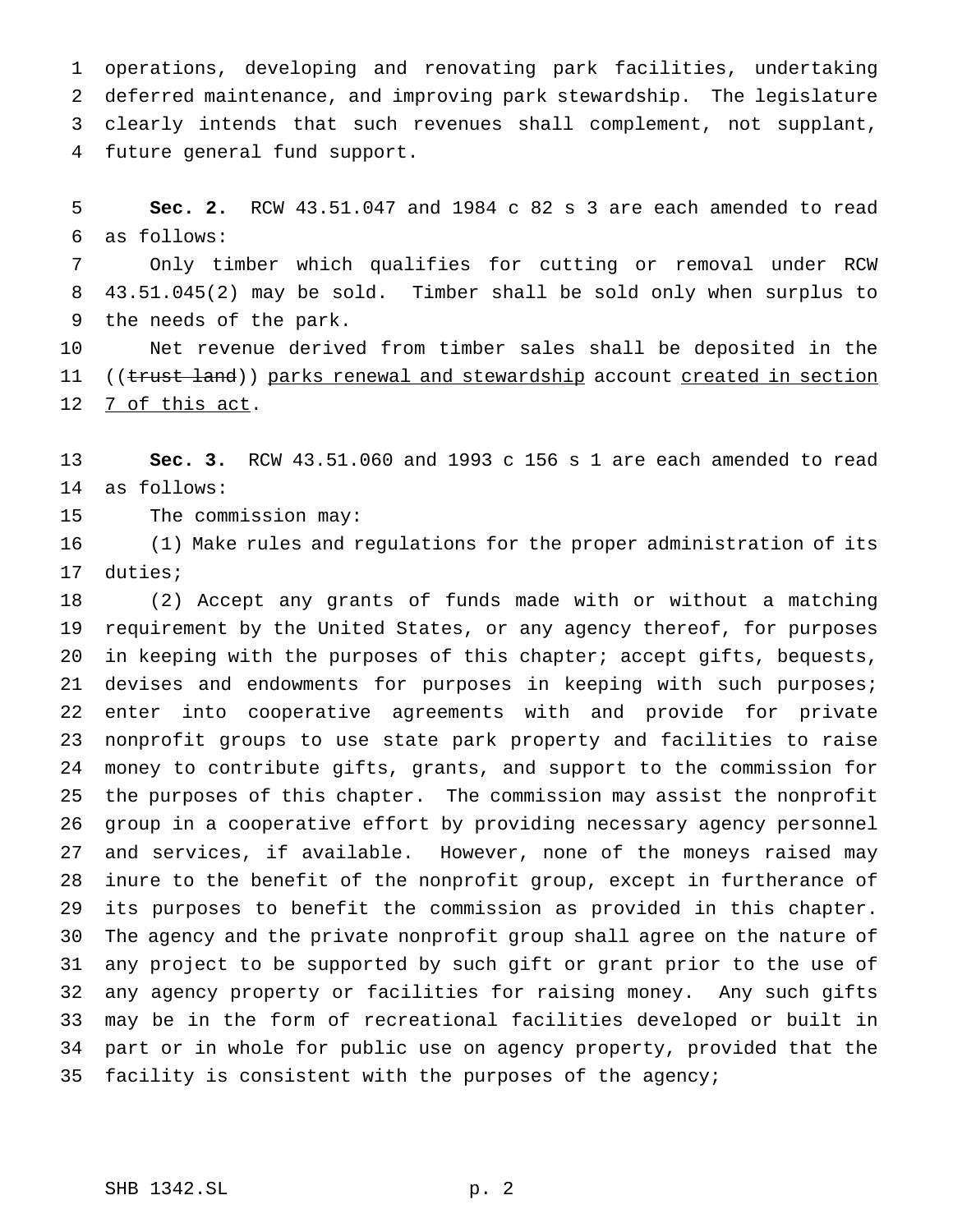(3) Require certification by the commission of all parks and recreation workers employed in state aided or state controlled programs;

 (4) Act jointly, when advisable, with the United States, any other state agencies, institutions, departments, boards, or commissions in order to carry out the objectives and responsibilities of this chapter;

 (5) Grant franchises and easements for any legitimate purpose on parks or parkways, for such terms and subject to such conditions and 9 considerations as the commission shall specify;

 (6) Charge such fees for services, utilities, and use of facilities 11 as the commission shall deem proper((<del>. All fees received by the</del> 12 commission shall be deposited with the state treasurer in the state 13 general fund));

 (7) Enter into agreements whereby individuals or companies may rent undeveloped parks or parkway land for grazing, agricultural, or mineral development purposes upon such terms and conditions as the commission shall deem proper, for a term not to exceed ten years;

 (8) Determine the qualifications of and employ a director of parks and recreation who shall receive a salary as fixed by the governor in accordance with the provisions of RCW 43.03.040, and upon his recommendation, a supervisor of recreation, and determine the qualifications and salary of and employ such other persons as may be 23 needed to carry out the provisions hereof; and

 (9) Without being limited to the powers hereinbefore enumerated, the commission shall have such other powers as in the judgment of a majority of its members are deemed necessary to effectuate the purposes of this chapter: PROVIDED, That the commission shall not have power to supervise directly any local park or recreation district, and no funds shall be made available for such purpose.

 **Sec. 4.** RCW 43.51.270 and 1992 c 185 s 1 are each amended to read as follows:

32 (1) The ((board)) department of natural resources and the state 33 parks and recreation commission shall have authority to negotiate a sale to the state parks and recreation commission, for park and outdoor 35 recreation purposes, of  $((the)$ ) trust lands  $((with drawn as of August 9, 1)$  1971, pursuant to law for park purposes and included within the state parks listed in subsection (2) of this section: PROVIDED, That the sale shall be by contract with a pay-off period of not less than ten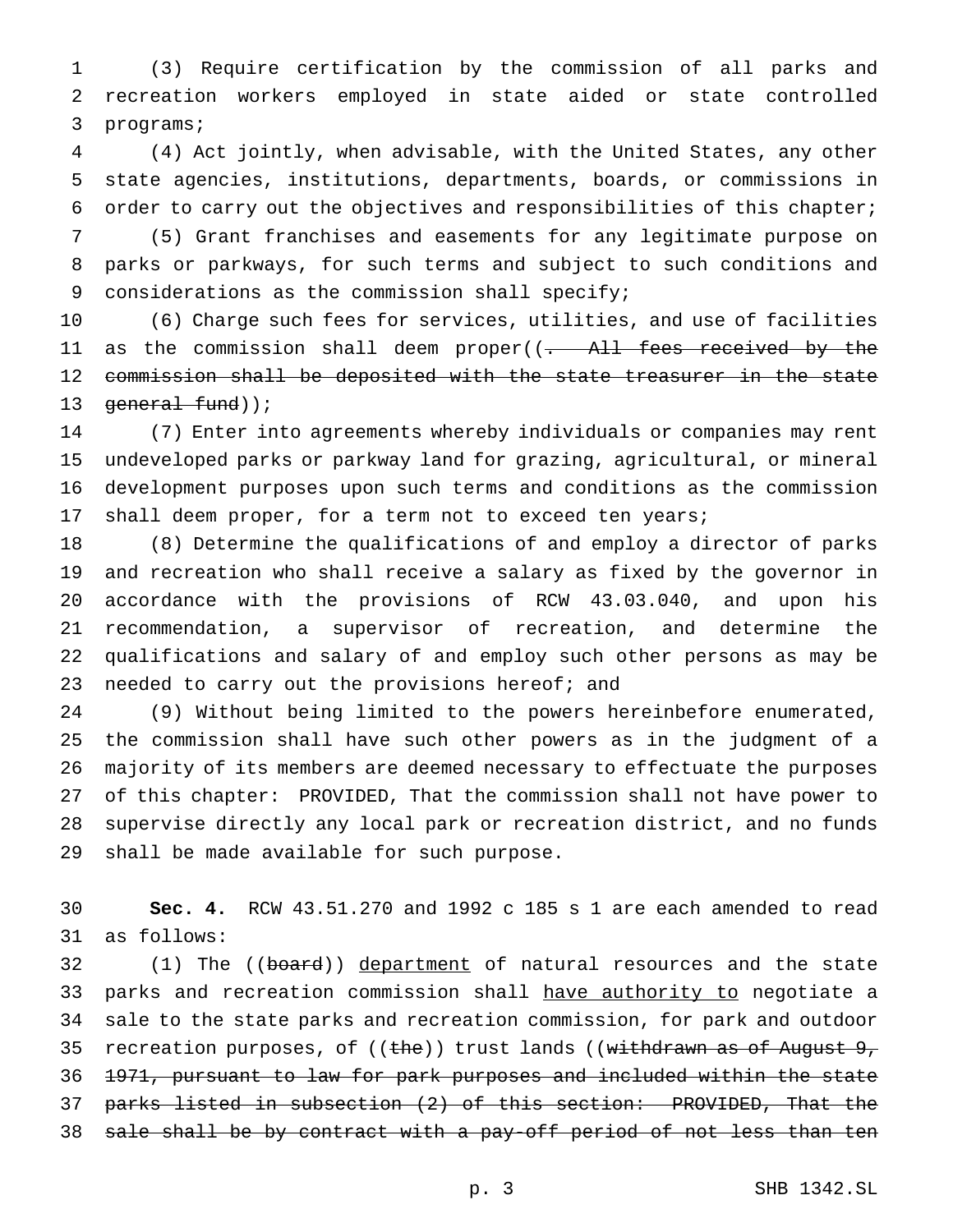1 years, a price of eleven million twenty-four thousand seven hundred 2 forty dollars or the)) at fair market value((, whichever is higher, for 3 the land value, and interest not to exceed six percent. All fees 4 collected by the commission beginning in the 1973-1975 biennium shall 5 be applied to the purchase price of the trust lands listed in 6 subsection (2) of this section; the acquisition of the property 7 described in subsections (3) and (4) of this section, and all 8 reasonable costs of acquisition, described in subsection (5) of this 9 section; the renovation and redevelopment of state park structures and 10 facilities to extend the original life expectancy or correct damage to 11 the environment of state parks; the maintenance and operation of state 12 parks; and any cost of collection pursuant to appropriations from the 13 trust land purchase account created in RCW 43.51.280. The department 14 of natural resources shall not receive any management fee pursuant to 15 the sale of the trust lands listed in subsections (2) and (4) of this 16 section. Timber on the trust lands which are the subject of 17 subsections  $(2)$ ,  $(3)$ , and  $(4)$  of this section shall continue to be 18 under the management of the department of natural resources until such 19 time as the legislature appropriates funds to the parks and recreation 20 commission for purchase of said timber. The state parks which include 21 trust lands which shall be the subject of this sale pursuant to this 22 section are: 23  $(2)(a)$  Penrose Point

- $24$   $(b)$  Kopachuck
- $25 \left( e \right)$  Long Beach
- 26 (d) Leadbetter Point
- 27 (e) Nason Creek
- 28 <del>(f) South Whidbey</del>
- 29  $(q)$  Blake Island
- 30 (h) Rockport
- 31  $(i)$  Mt. Pilchuck
- $32 \left( \frac{1}{2} \right)$  Ginkgo
- 33  $(k)$  Lewis & Clark
- $34$   $(1)$  Rainbow Falls
- 35 (m) Bogachiel
- 36 (n) Sequim Bay
- 37 (o) Federation Forest
- $38$   $(p)$  Moran
- $39 \left( q \right)$  Camano Island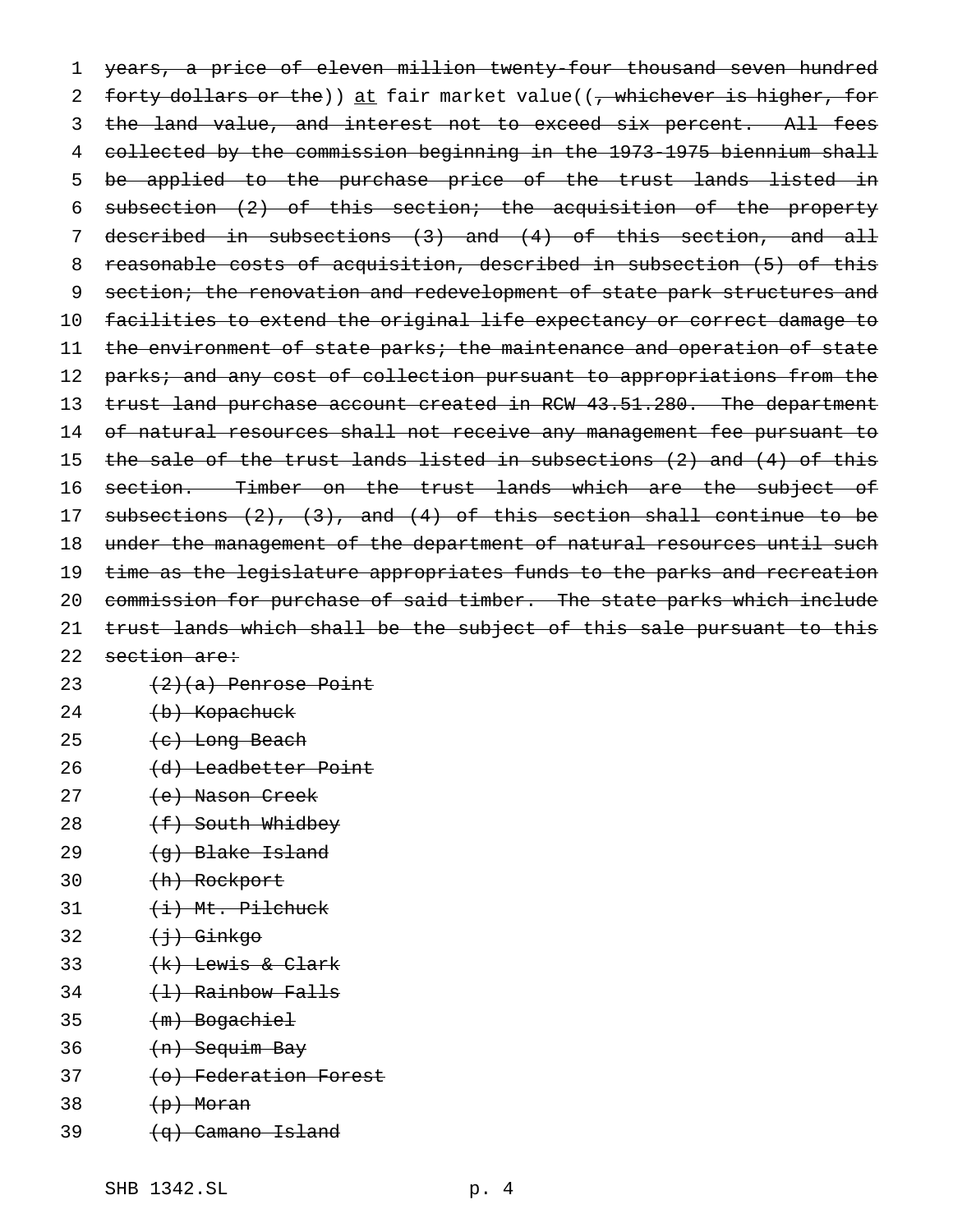1  $(r)$  Beacon Rock

2  $(s)$  Bridle Trails

3 (t) Chief Kamiakin (formerly Kamiak Butte)

4 (u) Lake Wenatchee

- 5 (v) Fields Springs
- 6  $(w)$  Sun Lakes

7  $+x)$  Scenic Beach.

8 (3) The board of natural resources and the state parks and 9 recreation commission shall negotiate a mutually acceptable transfer 10 for adequate consideration to the state parks and recreation commission 11 to be used for park and recreation purposes:

12 (a) All the state-owned Heart Lake property, including the timber 13 therein, located in section 36, township 35 north, range 1E, W.M. in 14 Skagit county;

15 (b) The Moran Park Additions, including the timber thereon, located 16 in sections 16, 17, 19, 26, and 30, township 37 north, range  $1W$ ,  $W.M.$ ; 17 (c) The Fort Ebey Addition (Partridge Point), including the timber 18 thereon, located in section 36, township 32 north, range 1W, W.M. and 19 section 6, township 31 north, range 1E, W.M.;

20 (d) The South Whidbey Addition (Classic U), including the timber 21 thereon, located in section 29, township 30 north, range 2E, W.M.; and 22 (e) The Larrabee Addition, including the timber thereon, located in 23 section 29, township 37 north, range 3E, W.M)).

 $((\frac{4}{2}))(2)$  The ((board)) department of natural resources and the state parks and recreation commission shall negotiate a sale to the state parks and recreation commission of the lands and timber thereon identified in the joint study under section 4, chapter 163, Laws of 28 1985, and commonly referred to as( $($ :

29 (a) The Packwood trust property, Lewis county « located on the 30 Cowlitz river at Packwood;

31 (b) The Iron Horse (Bullfrog) trust property « adjoining the John 32 Wayne Pioneer Trail at Iron Horse State Park;

33 (c) The Soleduck Corridor trust property, Clallam county « on the 34 Soleduck river at Sappho;

35 (d) The Lake Sammamish (Providence Heights) trust property, King 36 county « adjacent to Hans Jensen Youth Camp area at Lake Sammamish 37 State Park;

38 (e) The Kinney Point trust property, Jefferson county « on the 39 extreme southern tip of Marrowstone Island;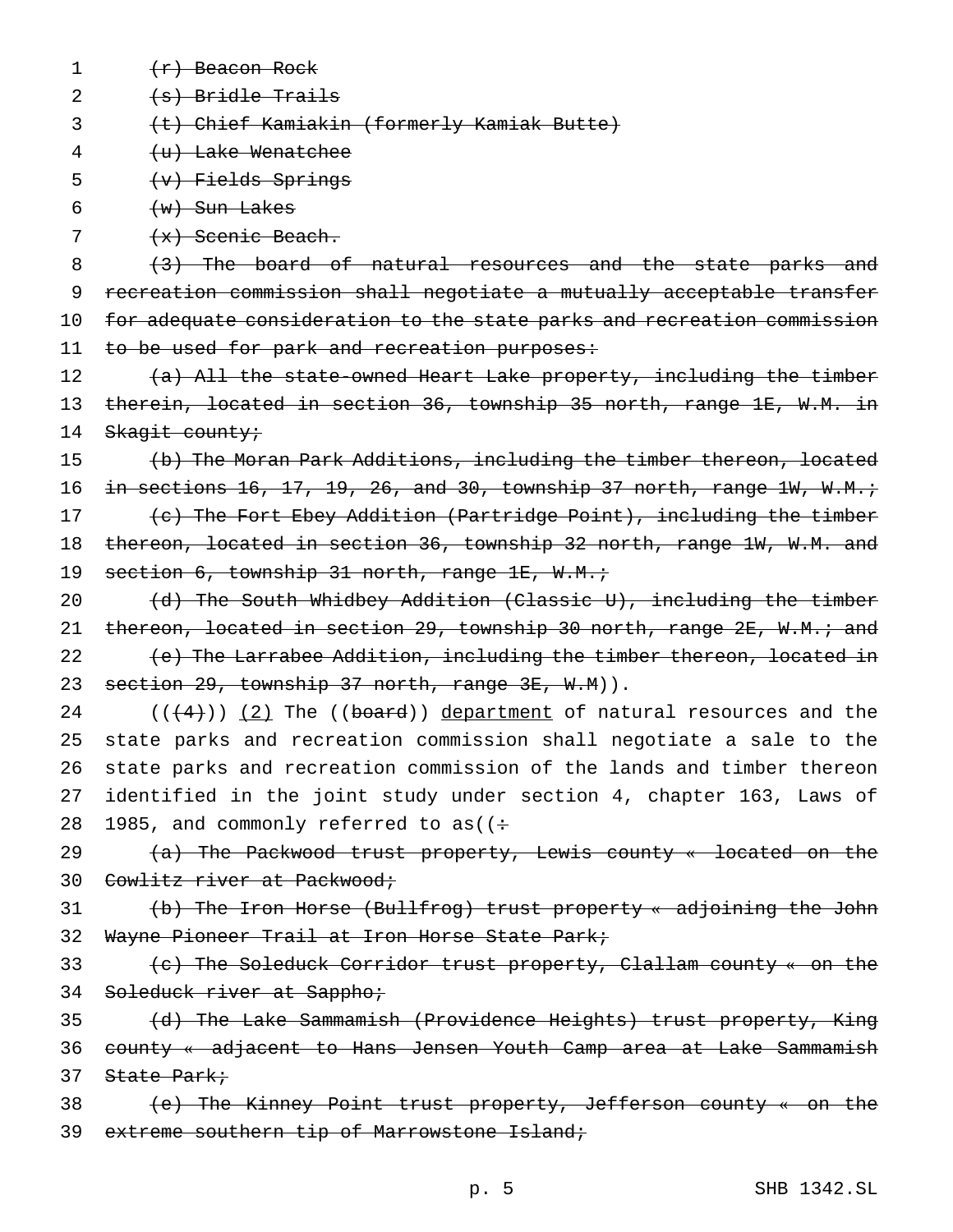1 (f) The Hartstene Island trust property, Mason county « near Fudge 2 Point on the east side of Hartstene Island approximately two miles 3 south of Jarrell Cove State Park;

4 (g) The Wallace Falls trust property addition, Snohomish county « 5 located adjacent to Wallace Falls State Park;

6 (h) The Diamond Point trust property, Clallam county « on the 7 Strait of Juan de Fuca; provided, however, to the extent authorized by 8 the commission by its action of December 7, 1990, as now or hereafter 9 amended, the acreage and boundaries of the Diamond Point trust property 10 acquired by the commission may vary from the acreage and boundaries 11 described in the joint study. The commission may not authorize 12 acquisition of any portion of the Diamond Point trust property by a 13 private party prior to approval by the Clallam county board of 14 commissioners of a preliminary master site plan for a resort

15 development on the property;

16 (i) The Twin Falls trust property addition, King county « three 17 parcels adjacent to the Twin Falls natural area, King county;

18 (j) The Skating Lake trust property, Pacific county « one and one-19 half miles north of Ocean Park and two miles south of Leadbetter State 20 Park on the Long Beach Peninsula;

21 (k) The Kopachuck trust property addition, Pierce county « 22 adjoining Kopachuck State Park;

23  $(\frac{1}{2})$ ) the Point Lawrence trust property, San Juan county « on the 24 extreme east point of Orcas Island( $(i+$ 

25 (m) The Huckleberry Island trust property, Skagit county « between 26 Guemes Island and Saddlebag Island State Park;

27 (n) The Steamboat Rock (Osborn Bay) trust property, Grant county « 28 southwest of Electric City on Osborn Bay;

29 (o) The Lord Hill trust property, Snohomish county « west of 30 Monroe;

31 (p) The Larrabee trust property addition, Whatcom county « 32 northeast of Larrabee State Park and Chuckanut Mountain;

33 (q) The Beacon Rock trust property, Skamania county « at Beacon 34 Rock State Park;

35  $(r)$  The Loomis Lake trust property, Pacific county « on the east 36 shore of Loomis Lake and Lost Lake;

37 (s) The Lake Easton trust property addition, Kittitas county « one-38 quarter mile west of Lake Easton State Park near the town of Easton;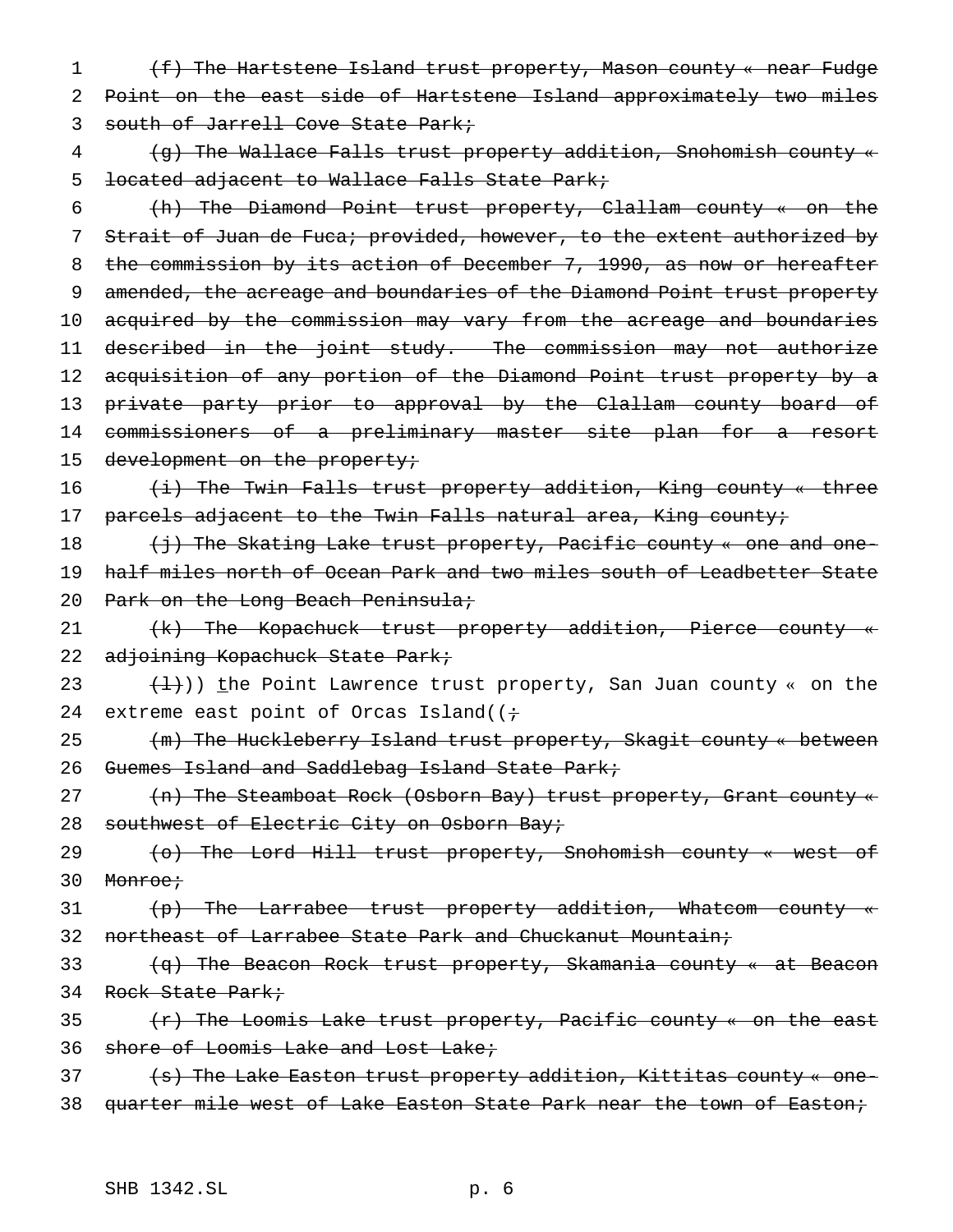(t) The Fields Spring trust property addition, Asotin county « 2 adjacent to the west and north boundaries of Fields Spring State Park; (u) The Hoypus Hill trust property, Island county « south of the Hoypus Point natural forest area at Deception Pass State Park;

 (v) The Cascade Island trust property, Skagit county « on the Cascade river about one and one-half miles east of Marblemount off of the South Cascade county road and ten and one-half miles east of 8 Rockport State Park.

 Payment for the property described in this subsection shall be derived from the trust land purchase account established pursuant to 11 RCW 43.51.280)). Timber conservation and management practices provided for in RCW 43.51.045 and 43.51.395 shall govern the management of land and timber transferred under this subsection as of the effective date of the transfer, upon payment for the property, and nothing in this chapter shall be construed as restricting or otherwise modifying the department of natural resources' management, control, or use of such land and timber until such date.

18 (((5) The funds from the trust land purchase account designated for 19 the acquisition of the property described in subsections (3) and (4) of 20 this section, and the reasonable costs of acquisition, shall be 21 deposited in the park land trust revolving fund, hereby created, to be 22 utilized by the department of natural resources for the exclusive 23 purpose of acquiring real property as a replacement for the property 24 described in subsections (3) and (4) of this section to maintain the 25 <del>land base of the several trusts and for the reimbursement of the</del> 26 department of natural resources for all reasonable costs, to include, 27 but not exclusively, the appraisal and cruising of the timber on the 28 property for the acquisition of the property described in subsections 29  $(3)$  and  $(4)$  of this section. Disbursements from the park land trust 30 revolving fund to acquire replacement property, and pay for all 31 reasonable costs of acquisition, for the property described in 32 subsections  $(3)$  and  $(4)$  of this section shall be on the authorization 33 of the board of natural resources. In order to maintain an effective 34 expenditure and revenue control, the park land trust revolving fund 35 shall be subject in all respects to chapter 43.88 RCW, but no 36 appropriation shall be required to permit expenditures and payment of 37 obligations from the fund. The state treasurer shall be custodian of 38 the revolving fund.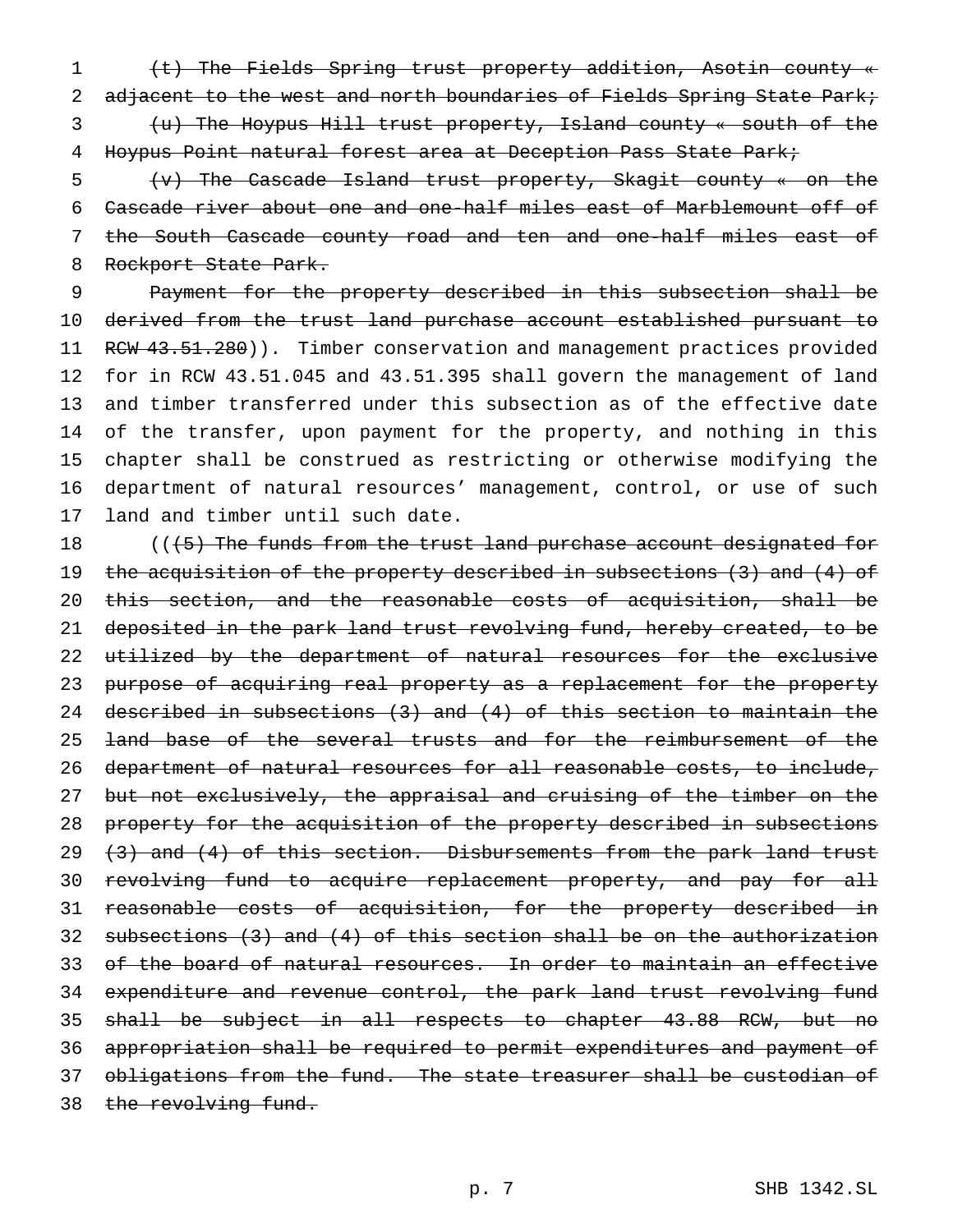1 The department of natural resources shall pay all reasonable costs, to include, but not exclusively, the appraisal and cruising of the 3 timber on the property for the acquisition of the property described in subsection (3) of this section from funds provided in the trust land 5 purchase account. Any agreement for the transfer of the property described in subsection (3) of this section shall not have an interest 7 rate exceeding ten percent.

 The parks and recreation commission is authorized to accept, 9 receive, disburse, and administer grants or funds or gifts from any source including private individuals, public entities, and the federal 11 government to supplement the funds from the trust land purchase account 12 for the purchase of the property described in subsection (3) of this 13 section.))

 NEW SECTION. **Sec. 5.** A new section is added to chapter 43.85 RCW to read as follows:

 The park land trust revolving fund is to be utilized by the department of natural resources for the exclusive purpose of acquiring real property, including all reasonable costs associated with these acquisitions, as a replacement for the property transferred to the state parks and recreation commission or as directed by the legislature in order to maintain the land base of the affected trusts. Proceeds from transfers of real property to the state parks and recreation commission or other proceeds identified from transfers of real property as directed by the legislature shall be deposited in this fund. Disbursement from the park land trust revolving fund to acquire replacement property shall be on the authorization of the department of natural resources. In order to maintain an effective expenditure and revenue control, the park land trust revolving fund is subject in all respects to chapter 43.88 RCW, but no appropriation is required to permit expenditures and payment of obligations from the fund.

 NEW SECTION. **Sec. 6.** RCW 43.51.280 and 1991 sp.s. c 16 s 922, 1991 sp.s. c 13 s 4, & 1987 c 466 s 2 are each repealed.

 NEW SECTION. **Sec. 7.** A new section is added to chapter 43.51 RCW to read as follows:

 The state parks renewal and stewardship account is created in the state treasury. Except as otherwise provided in this chapter, all